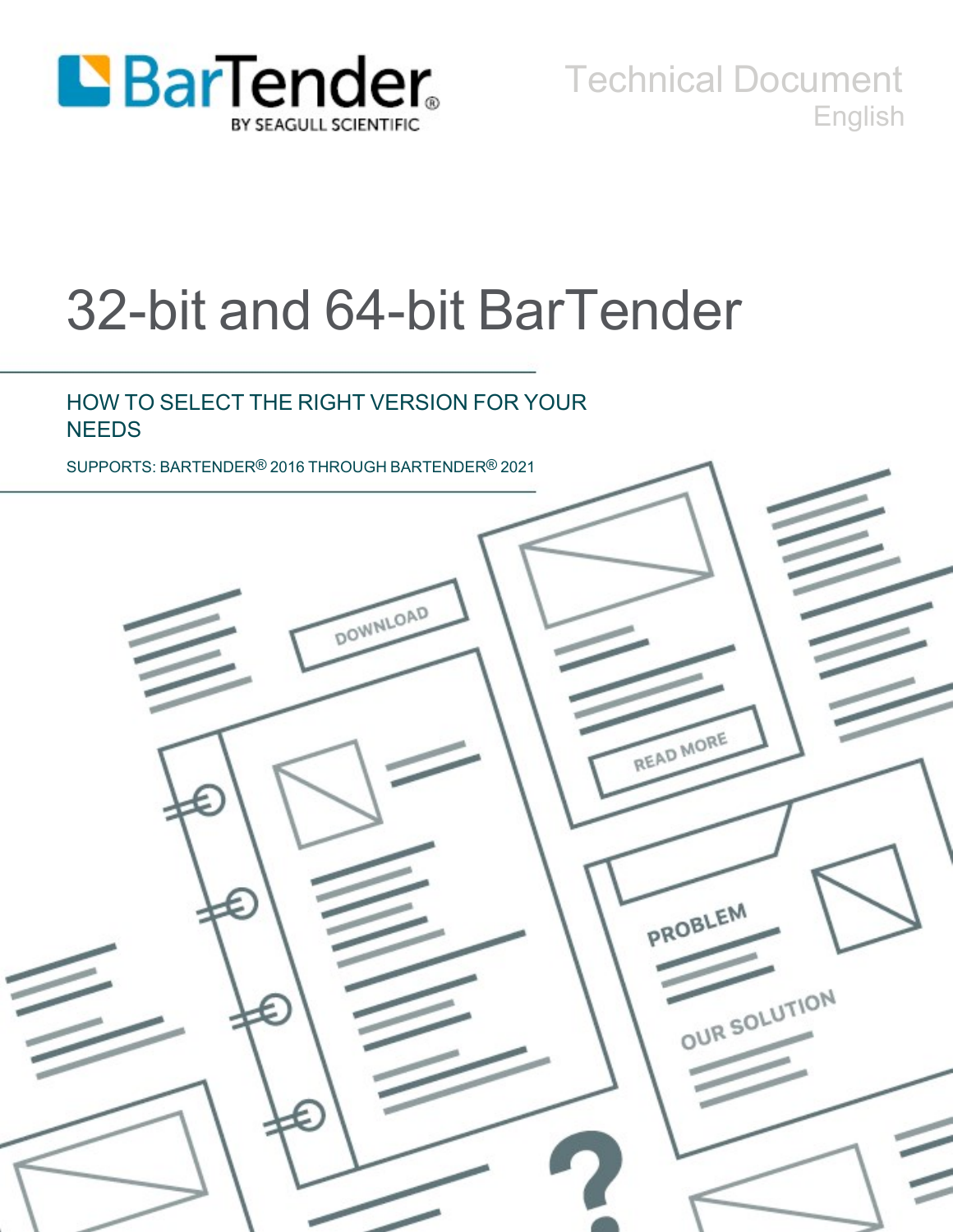# **Contents**

| Database and Operating System Considerations <b>Material Constanting Constanting Constanting Constanting Constanting</b>                                                                                                       |    |
|--------------------------------------------------------------------------------------------------------------------------------------------------------------------------------------------------------------------------------|----|
|                                                                                                                                                                                                                                |    |
|                                                                                                                                                                                                                                |    |
|                                                                                                                                                                                                                                |    |
|                                                                                                                                                                                                                                |    |
| Frequently Asked Questions (FAQ) Manual Communications and the Strequently Asked Questions (FAQ) Manual Communications of the Strequently Asked Cuestions (FAQ) Manual Communications (STREQUENTLY STREQUENTLY STREQUENTLY STR |    |
|                                                                                                                                                                                                                                | 10 |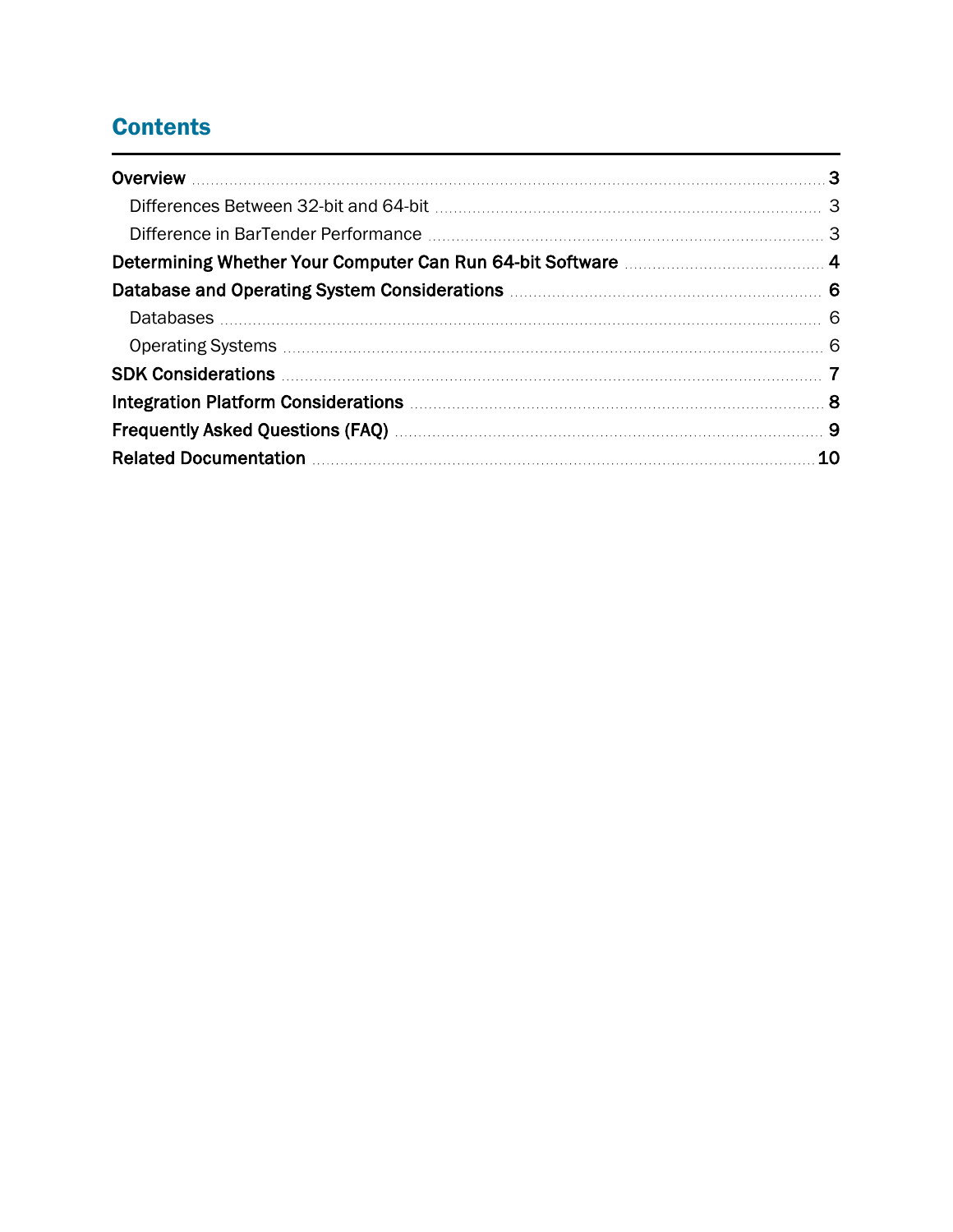### <span id="page-2-0"></span>**Overview**

Before BarTender 2016, BarTender software was available only in a 32-bit version. In BarTender 2016 through BarTender 2021, all editions are available in both 32-bit and 64-bit versions. This technical document can help you decide whether you should install the 32-bit version or the 64-bit version.

For more information about the installation process, refer to the Installing [BarTender](http://help.seagullscientific.com/#../Subsystems/GSM/Content/GS_Install.htm) topic in the BarTender help system.

### <span id="page-2-1"></span>*Differences Between 32-bit and 64-bit*

The terms *32-bit* and *64-bit* refer to how a computer's central processing unit (CPU) handles information. A 64-bit processor can handle much more random access memory (RAM) than a 32-bit processor can. If your computer has more than 4 gigabytes (GB) of RAM, you almost certainly have a 64-bit processor.

*32-bit* and *64-bit* also refer to operating systems and software. A 32-bit processor can run only 32-bit software, including the operating system. A 64-bit processor can run both 32-bit and 64-bit compatible software, including the operating system.

To run 64-bit software, you must have a 64-bit operating system.

Windows Server has had only a 64-bit version ever since Windows Server 2008 R2 was released in 2009. Later versions of Windows Server do not have a 32-bit option.

### <span id="page-2-2"></span>*Difference in BarTender Performance*

With BarTender, the difference in performance between the 32-bit and 64-bit versions is minimal, but a 64-bit installation can be slightly faster and more stable. We recommend that you install the 64-bit version of BarTender whenever possible.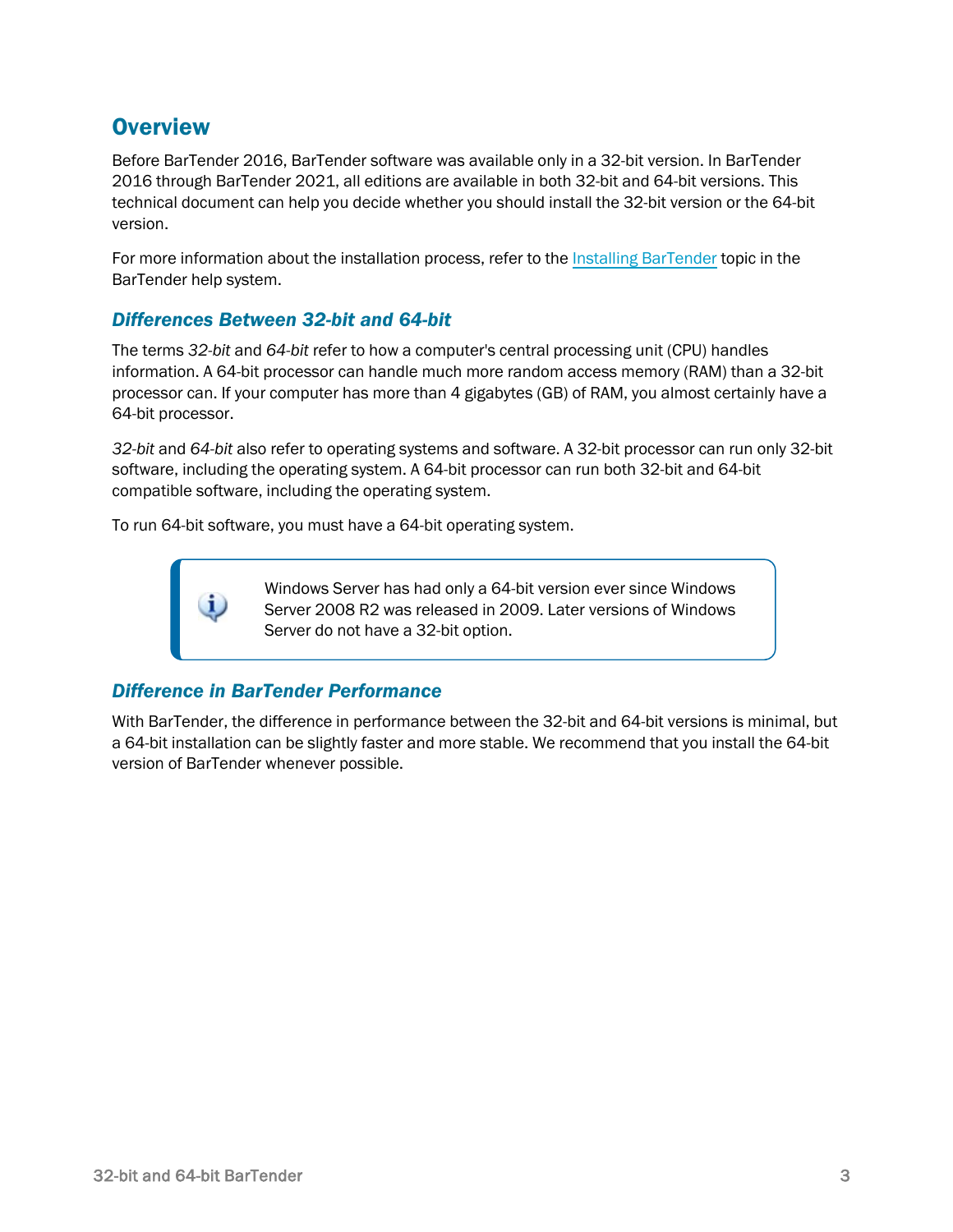### <span id="page-3-0"></span>Determining Whether Your Computer Can Run 64-bit Software

Your computer's ability to run 64-bit software depends on the operating system and the processor, as follows:

- If you have a 64-bit operating system and a 64-bit processor, you can run 64-bit software.
- If you have a 32-bit operating system and a 64-bit processor, you cannot run 64-bit software.
- If you have a 32-bit operating system and a 32-bit processor, you cannot run 64-bit software.

You can view your operating system and processor information by using the Windows Start menu.

#### In Windows 10

You can use the System dialog to determine whether you have a 32-bit or 64-bit processor and/or operating system. To do this, follow these steps:

- 1. Open the Start menu, and then click Settings.
- 2. On the Settings page, click System.
- 3. In the left navigation pane, click About, and then view the information for System type.

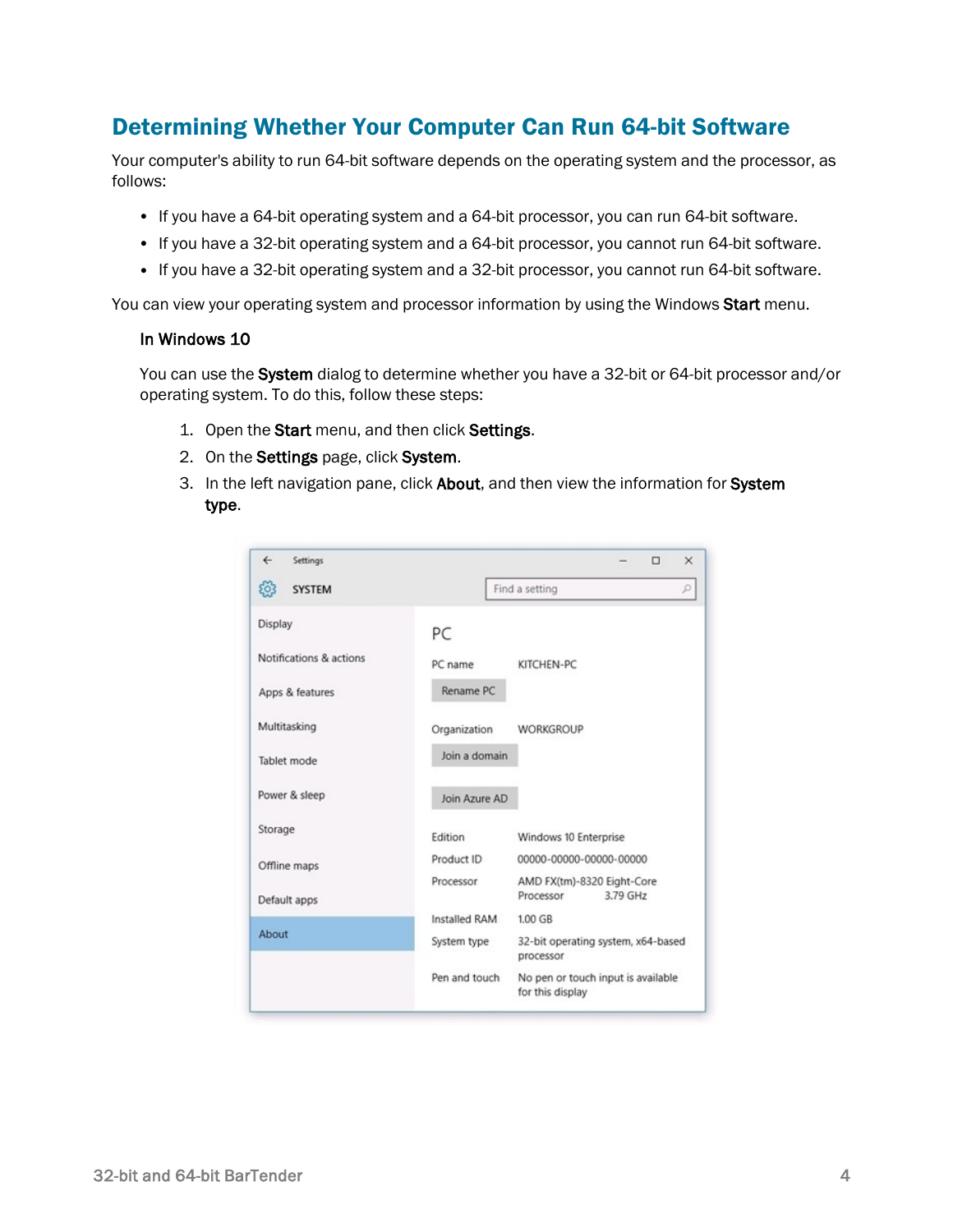#### In Older Versions of Windows

i.

You can use the Performance Information and Tools dialog to determine whether you have a 32bit or 64-bit processor and/or operating system. To do this, follow these steps.

> The process that you use to access processor performance information and tools might vary depending on the version of Windows that you are running. If you are in doubt, refer to your computer's documentation to see the processor type.

- 1. Open the Start menu.
- 2. In the search field, type Performance Information and Tools.
- 3. Click the link for View and print detailed performance and system information or View and print details.
- 4. In the System section, view the information for System type. If it is a 64-bit system, you have a 64-bit processor, and you can run 64-bit software. If it is a 32 bit system, you might still have a 64-bit processor. Refer to step 5.
- 5. Under 64-bit capable, see whether your system can run 64-bit software. (If your computer is currently running a 64-bit version of Windows, you won't see the 64 bit capable listing.)

| More details about my computer |                                         |                        |                         | Print this page |  |
|--------------------------------|-----------------------------------------|------------------------|-------------------------|-----------------|--|
| Component                      | Details                                 |                        | Subscore                | Base score      |  |
| Processor                      | AMD FX(tm)-4100 Quad-Core Processor     |                        | 7.2                     |                 |  |
| Memory (RAM)                   | 12.0 GB                                 |                        | 7.3                     |                 |  |
| <b>Graphics</b>                | AMD RADEON HD 6450                      |                        | 4.8                     |                 |  |
| <b>Gaming graphics</b>         | 6884 MB Total available graphics memory |                        | 6.2                     | Determined by   |  |
| Primary hard disk              | 15GB Free (234GB Total)                 |                        | 5.9                     | lowest subscore |  |
| Windows 7 Enterprise           |                                         |                        |                         |                 |  |
| System                         |                                         |                        |                         |                 |  |
| Manufacturer                   |                                         | To be filled by O.E.M. |                         |                 |  |
| Model                          |                                         | To be filled by O.E.M. |                         |                 |  |
| Total amount of system memory  |                                         | 12.0 GB RAM            |                         |                 |  |
| System type                    |                                         |                        | 64-bit operating system |                 |  |
| Number of processor cores      |                                         | $\overline{2}$         |                         |                 |  |
| Storage                        |                                         |                        |                         |                 |  |
| Total size of hard disk(s)     |                                         |                        | 234 GB                  |                 |  |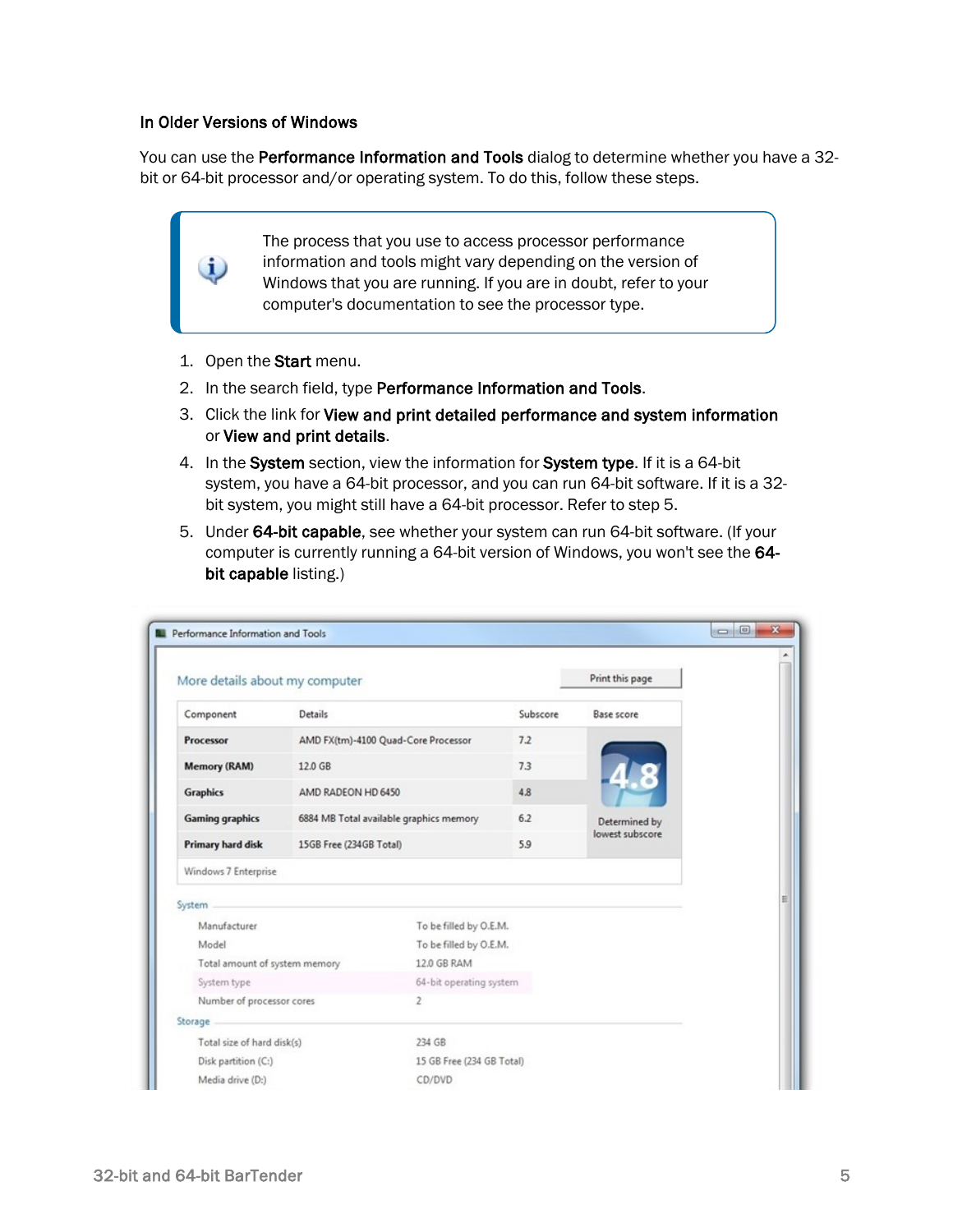# <span id="page-5-0"></span>Database and Operating System Considerations

Although we recommend that you install the 64-bit version of BarTender whenever possible, there are exceptions.

### <span id="page-5-1"></span>*Databases*

If you use 32-bit external database drivers, you must install the 32-bit version of BarTender. External database drivers include the following types:

- OLE DB
- ODBC
- Microsoft Excel
- Microsoft Access

Natively supported databases, such as Microsoft SQL Server, work with either the 32-bit or 64-bit version of BarTender.

### <span id="page-5-2"></span>*Operating Systems*

When you are determining whether to install the 32-bit version or 64-bit version of BarTender, keep in mind that the BarTender drivers must match or be compatible with operating system drivers.

If you have a 32-bit operating system, you must install the 32-bit version of BarTender. Your operating system will not support the 64-bit version, even if you're running it on a 64-bit processor.

If you have a 64-bit version of Windows, you can install either the 64-bit or the 32-bit version of BarTender. We recommend the 64-bit version, but you might want to install the 32-bit edition if you are using certain OLE DB or ODBC drivers or if you want to develop a 32-bit application by using the BarTender .NET software development kit (SDK).

Refer to the following quick reference table.

| <b>Processor</b> | <b>Operating system</b> | ent | Can install 32-bit cli- Can install 64-bit cli-<br>ent |
|------------------|-------------------------|-----|--------------------------------------------------------|
| 32-bit           | 32-bit                  | Yes | No                                                     |
| 64-bit           | 64-bit                  | Yes | Yes                                                    |
| 64-bit           | 32-bit                  | Yes | No                                                     |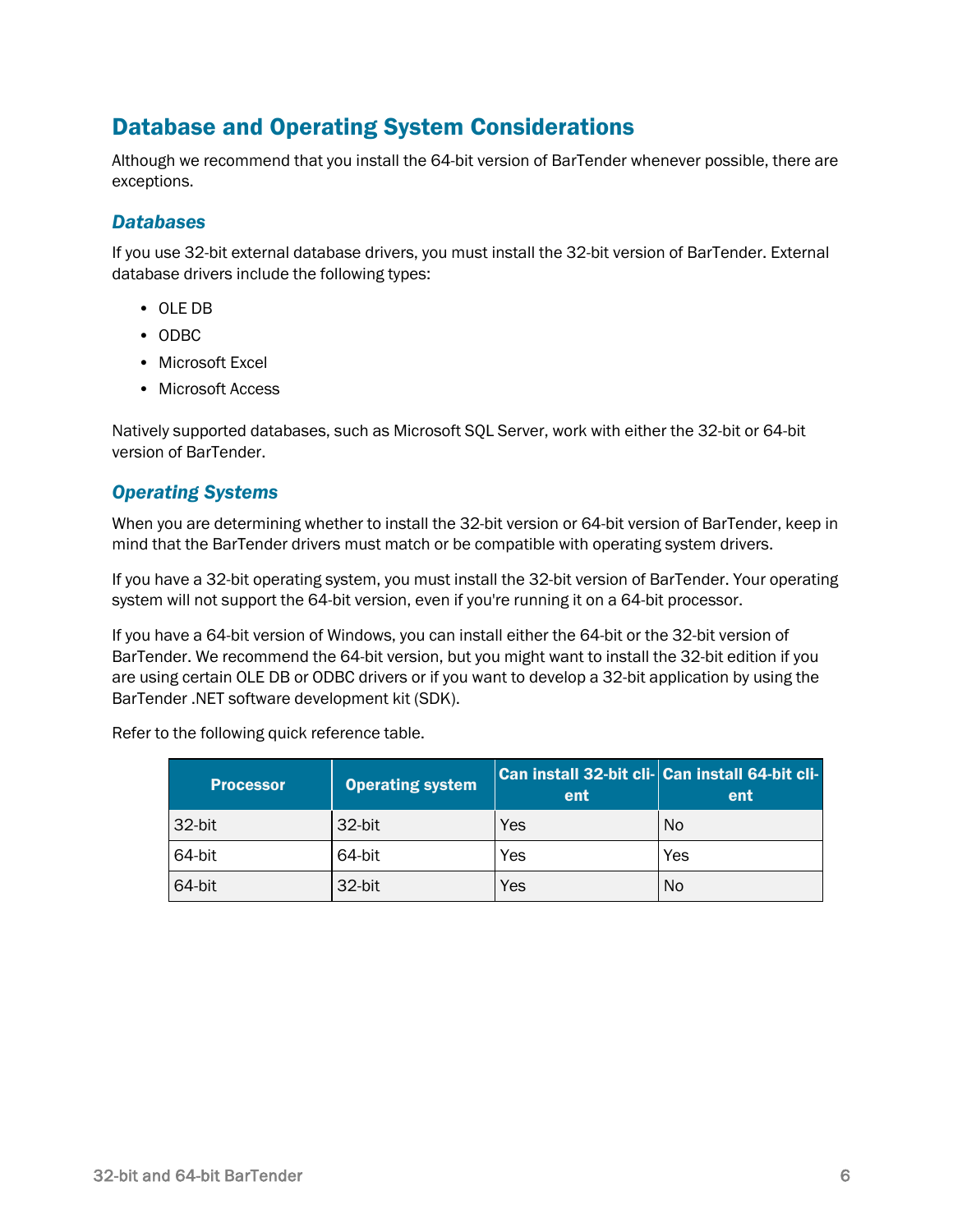### <span id="page-6-0"></span>SDK Considerations

i.

If you have a custom 32-bit print client application that previously used the BarTender 32-bit Print SDK (Seagull.BarTender.dll), you must install the 32-bit version of BarTender. The 64-bit version will not work with your application. However, you can install the 32-bit version of BarTender even if you have a 64-bit processor and a 64-bit operating system. For more information, refer to the [Database](#page-5-0) and Operating System [Considerations](#page-5-0) chapter of this technical document.

If you plan to use the BarTender SDK to write a 64-bit program with ActiveX, you must install the 64 bit version of BarTender.

> When the 64-bit version of BarTender was introduced, Seagull Scientific also moved to Microsoft .NET Framework 4.0. Because of this, a client application that is compiled to run against BarTender 10.1 will not work out of the box with BarTender 2016 and later versions; it must be rebuilt.

> Because you must rebuild the application so that it targets .NET 4.0 anyway, you might also want to change the architecture of the application to 64-bit (assuming that your application has no other 32-bit dependencies).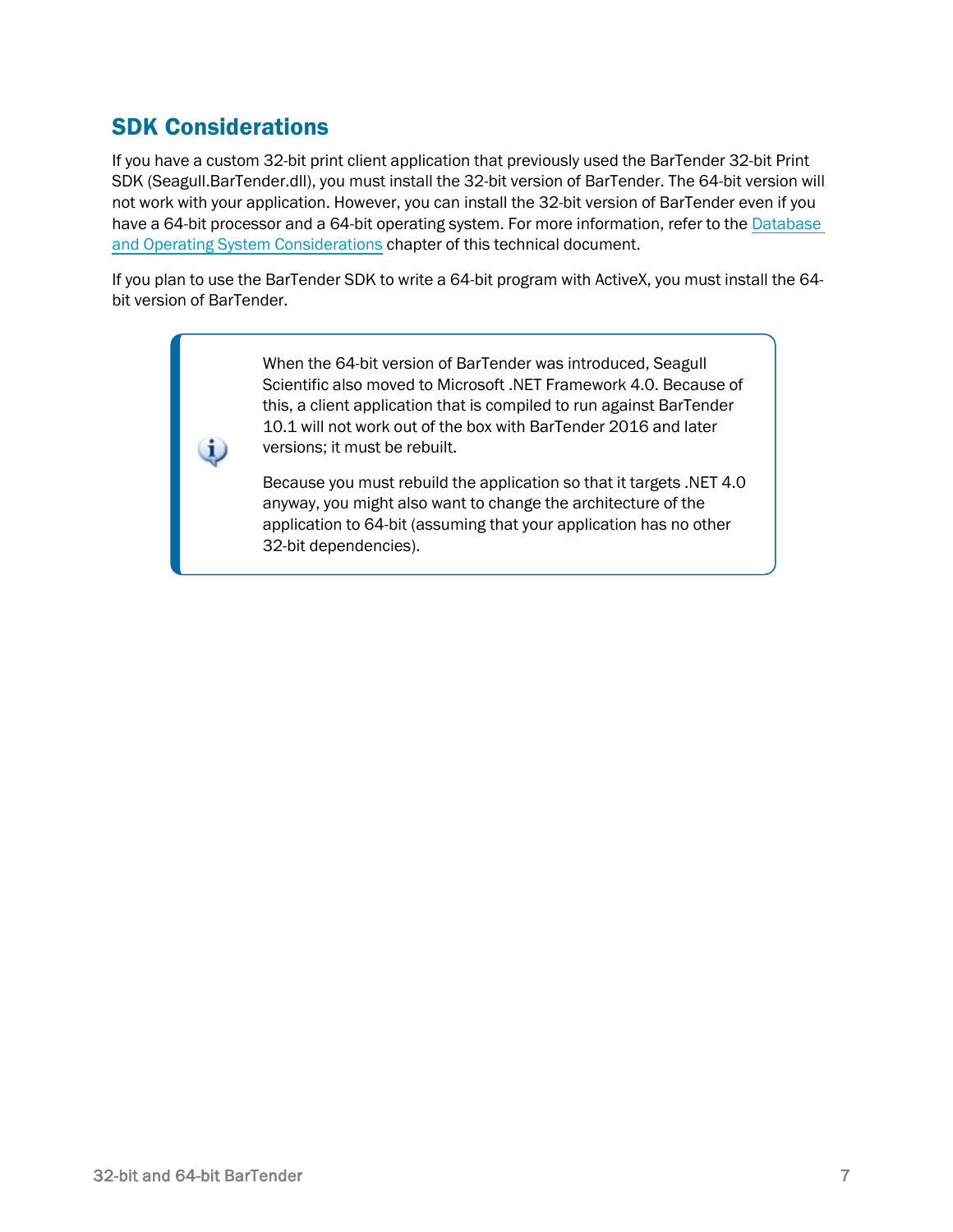## <span id="page-7-0"></span>Integration Platform Considerations

Running a 32-bit version of BarTender on a 64-bit operating system is not supported when you are using the BarTender Integration Platform. If you plan to use Integration Builder, ensure that you are running the 32-bit version of BarTender on a 32-bit operating system or the 64-bit version of BarTender on a 64-bit operating system.

For more information about the BarTender Integration Platform, refer to the *BarTender Integration Methods* and *Integrating with BarTender Integration Builder* technical documents:

<https://www.seagullscientific.com/resources/white-papers/>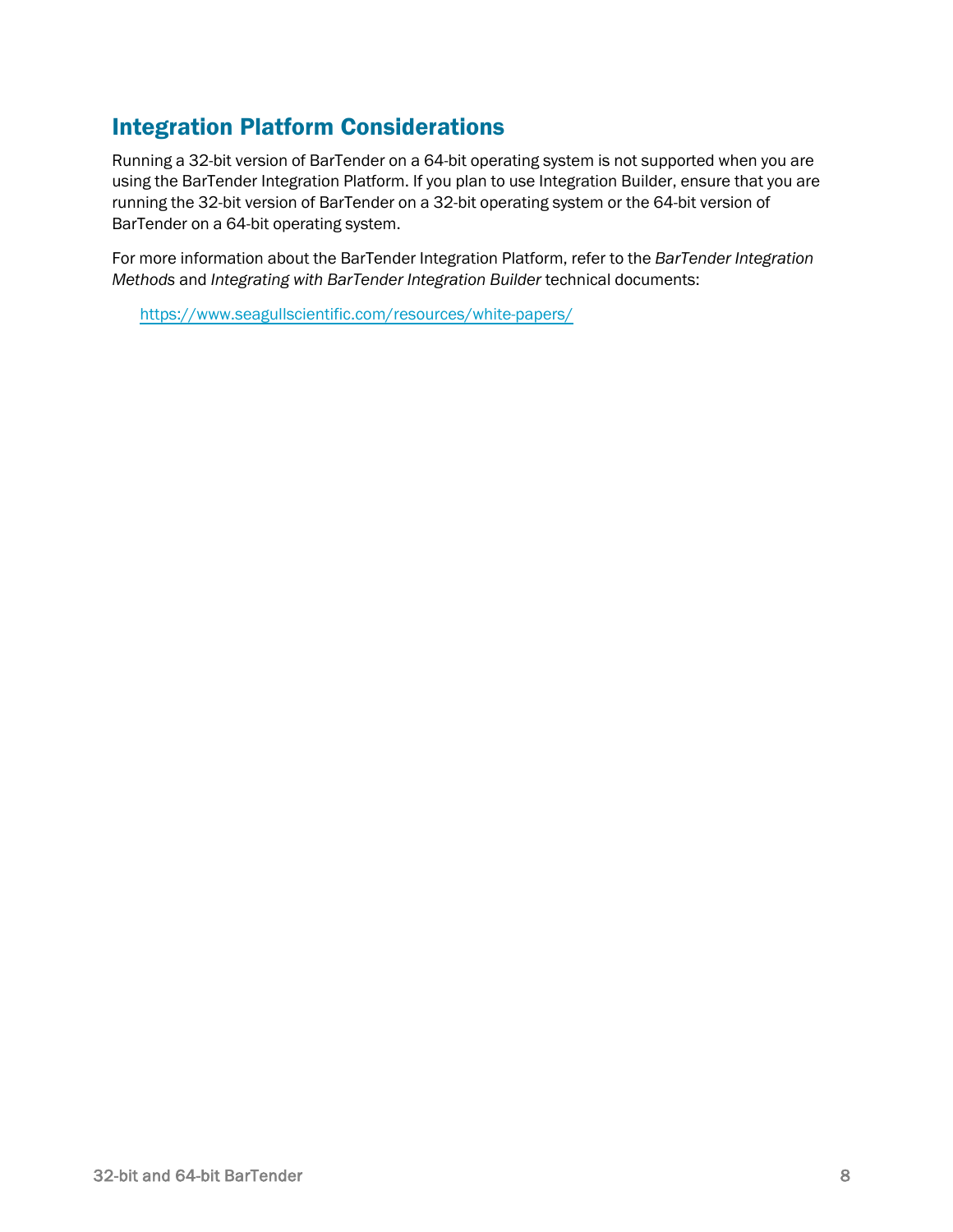# <span id="page-8-0"></span>Frequently Asked Questions (FAQ)

#### Is the 64-bit version of BarTender better than the 32-bit version?

No. Both versions have full functionality and contain all of the features that are implemented in BarTender 2016 and later versions of BarTender. A 64-bit version might be slightly faster and more stable than a 32-bit version.

#### Do I have to use the new 64-bit version of BarTender?

No. However, if you have a 64-bit processor and a 64-bit operating system, the 64-bit version is optimal.

#### Is there any reason to install the 32-bit version of BarTender on my 64-bit operating system?

You must install the 32-bit version of BarTender if one or more of the following conditions apply:

- You have a custom 32-bit print client application that uses a previous version of the BarTender .NET SDK (Seagull.BarTender.dll).
- You are using a 32-bit external database driver, such as older versions of Excel or Access, because you cannot install the 64-bit versions.

### I got a "Database Software Conflict" error while trying to install BarTender. What does that mean?

It means that you are trying to install the 64-bit version of BarTender on a 32-bit system. In this case, you must install the 32-bit version of BarTender.

### If I write a 32-bit application, will it run on the 64-bit version of BarTender?

No. If you write a 32-bit application by using CPP or .NET, you must use the 32-bit Seagull.BarTender.dll with a 32-bit BarTender installation. If you write a 64-bit application by using CPP or .NET, you must use the 64-bit Seagull.BarTender.dll with a 64-bit BarTender installation.